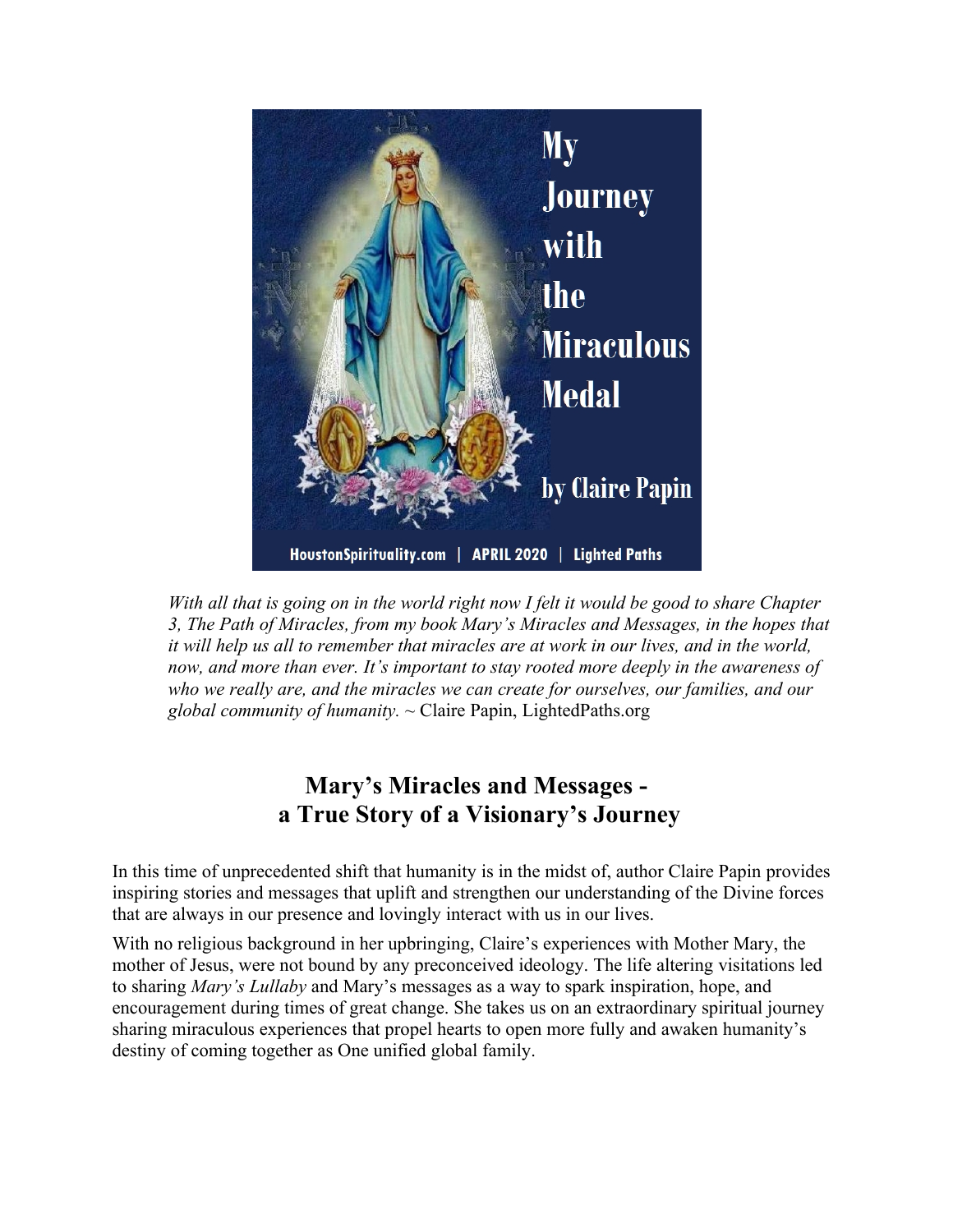## **Chapter Three**

## **The Path of Miracles**

A few years ago I had a dream that showed me how miraculous life can be when followed with the heart.

In the dream, I was driving down the freeways of Los Angeles on a beautiful sunny California day. I ended up at a small strip of a white sandy beach with crystal blue waters and about twenty or so people romping and having fun. They didn't seem to notice me standing there, almost as if I was invisible. I was dressed in business attire, a dark blue dress, stockings and dress shoes. I walked toward the shoreline, stopped, looked down at my right hand and in it was a Miraculous Medal.

The thought came to me that I needed to throw it into the ocean, but I didn't know if it would make it that far. I drew my hand back as far as I could, then gave a forward thrust with all my might and threw it into the water. All of a sudden an explosion of Light burst before me, and encompassed me. I didn't know exactly what was happening, but I knew it was something wonderful.

When I awoke I remember thinking, "Wow, what an Amazing dream, not sure what that was all about though." It had the feeling of a Divine origin, and left me with a strong sense of hope.

It was time to get dressed and head out to my new job anchoring traffic on Houston's news station KTRH. It was my first time to do live broadcast radio, and I was pretty nervous. I sprang out of bed, got dressed, and headed out the door.

My mother's house was on the way, and as it turned out, there was plenty of extra time so I decided to make a quick stop off at her place to say hello.

After our hugs, she mentioned that she had found something on the floor in a used book store and somehow knew that she was supposed to give it to me. As she placed it in my right hand, I looked down and saw that it was a Miraculous Medal.

"Mom, this is amazing, I just had a dream this morning where a Miraculous Medal showed up in my right hand."

"Really?"

"Yes. I think that's very interesting. But good interesting. Well, I gotta go. I'll tell you more about it later" I said.

She gave me a big kiss on the cheek and sent me off with a snack for later.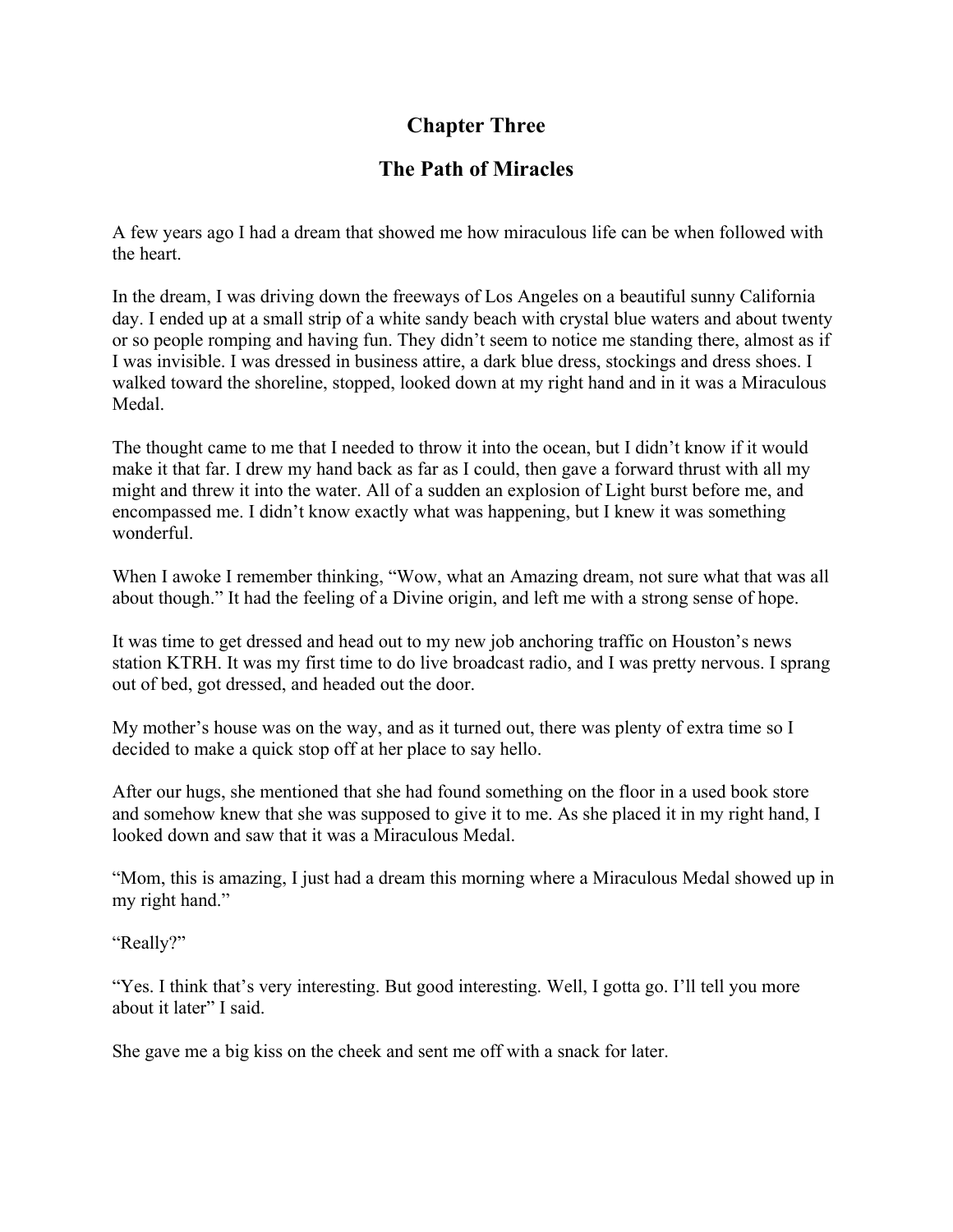As I walked into the studio there was an older man with a kind looking face sitting in a wheel chair at a long white counter with a microphone in front of him delivering the latest traffic report on the air. A moment later he removed his headphones and smiled as he introduced himself.

"Hi I'm Steve, you must be Claire."

Before I could open my mouth a thought shot through my head, "So how long do you think you're going to be in that wheel chair?"

I gasped at such a confrontational thought, not being a very confrontational person, I couldn't imagine myself even thinking such a pointed question.

"Y…Yes, I'm Claire. Very nice to meet you," I finally got the words out.

And then the most extraordinary thing happened. He answered my unspoken question without having spoken it out loud as he pointed to his wheel chair saying "Ohhh, you mean this"?

"Oh my God," I thought to myself. He had actually heard my thought. I silently squirmed… "Uh…yes, that." (I gestured toward his chair).

Now you're probably asking yourself why would she just answer him as if she really asked the question out loud. Well, by this point in my journey, there have already been a number of unexplainable events I've been party to. I decided not to fight it and to go with the flow, curiously following the trail of where this was leading.

He quite matter of factly shared, "I've been in this chair almost six months now, my doctor says that my condition is only going to get worse because my legs have degenerated too much to ever recover and walk again. The tough part has been to learn to emotionally adjust to the situation."

My heart sank and went into full overdrive compassion for this sweet spirit of a man. Before I could stop myself, words began to pour from my mouth, "I don't believe that you have to be in that wheel chair the rest of your life. There's so much you can do for your health. There are all kinds of holistic methods out there to support you, and besides that ... I believe in miracles!"

Suddenly, I stopped realizing my mouth had run away with my thought. In my head, I silently reprimanded myself. "Uhhhhhhh!!!! Claire, what are you doing? You don't have a right to get this man's hopes up about something like that."

He looked at me with a somewhat startled but grateful look on his face, almost like he came to a realization that he was in the presence of a close family member in whom he could confide.

I realized I had already gone past the point of no return in "coming out" with where I thought this conversation might be going at this point.

"Steve, may I share with you an example of a miracle"?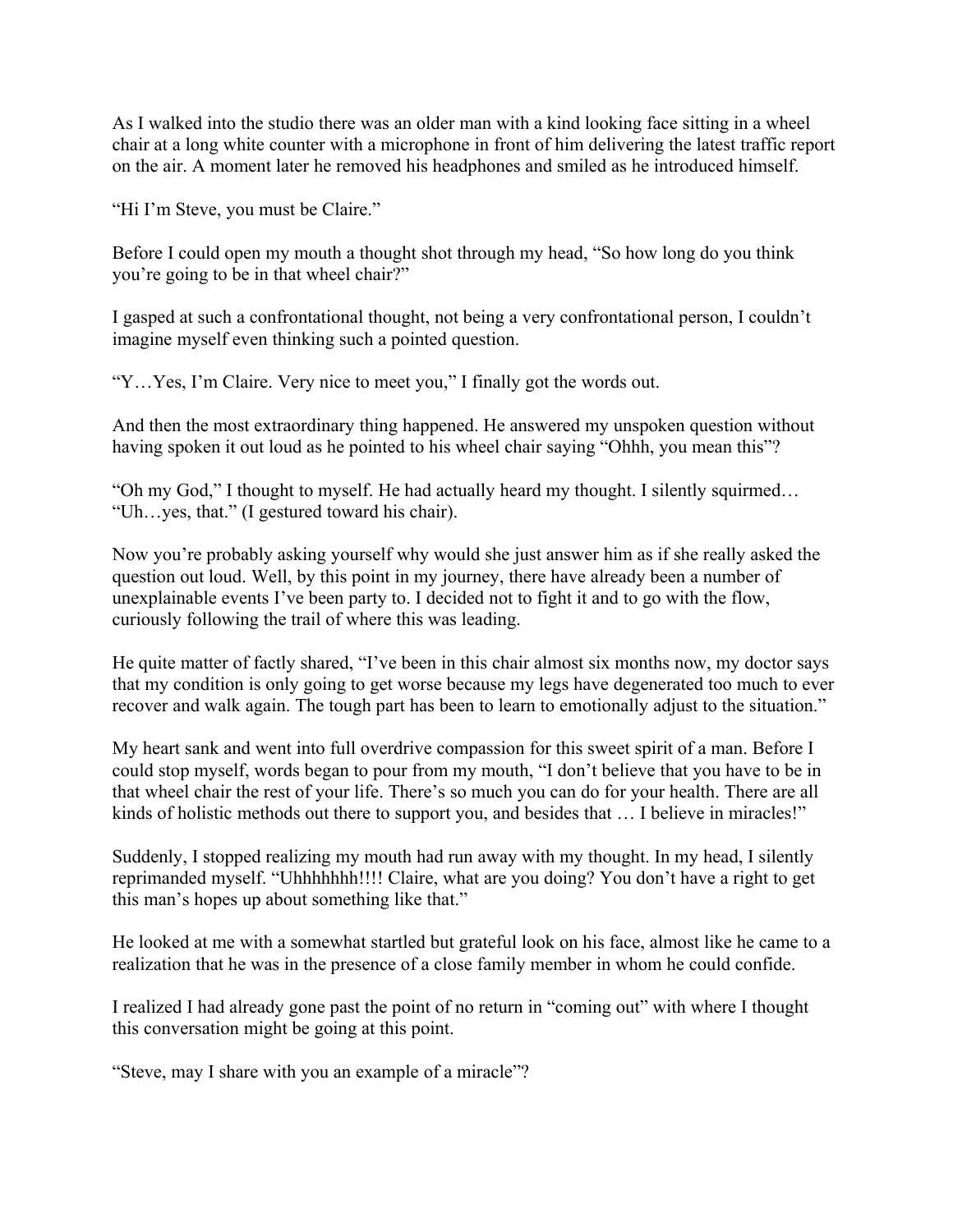He nodded with intrigue.

"Let me tell you about a dream I had just last night."

I told him about the dream of the miraculous medal and how my mother had just handed me a miraculous medal on my way into the studio. Steve stayed glued to every word.

Then I asked "Do you know the story of the miraculous medal?"

"No, I don't" he replied.

"Well, I'm not Catholic, but I heard the story from a nun I recently met. The story goes like this. In the 1800's, I think it was around 1856, there was a young woman who was a nun of the Daughters of Charity in France. She was Catherine Laboure, and had an apparitional visit from Mother Mary, the mother of Jesus. Mary asked her to strike or have designed and formed, a medal of the vision that Catherine had been given of her. Then Catherine was to distribute the medals to the people because there was about to be a great challenge that would be coming soon. Mary said that the medals were a gift for the people and were to be thought of as a symbol of a prayer.

Shortly after that, Catherine convinced a priest to help her get the vision struck onto a medal and consequently, was able to get the medals out to the people of that area.

Within months, the bubonic plague hit Europe. Everyone who had received the medal did not perish from the plague.

Everyone who got the plague but later received a medal, also did not perish from the plague.

Thus the medal's name: Miraculous Medal.

Steve was staring at me dumbfounded but enthralled with the story.

"Steve, I think the idea that Mother Mary was trying to convey was that, with intention and prayer, there's always hope for a miracle."

He looked at me with tear-filled eyes while I pulled a miraculous medal out of my pocket. "It's so good to know that someone cares," he said.

"Steve, we all care. It's just that some of us have forgotten we care, and it gets covered up by the forgetfulness, but the care is still there," I replied.

Tears began to roll down his face. I reached for his hand and gently placed the medal into his palm, and silently said a very quick prayer for him.

We smiled at each other with an unspoken gratitude. The moment felt almost timeless.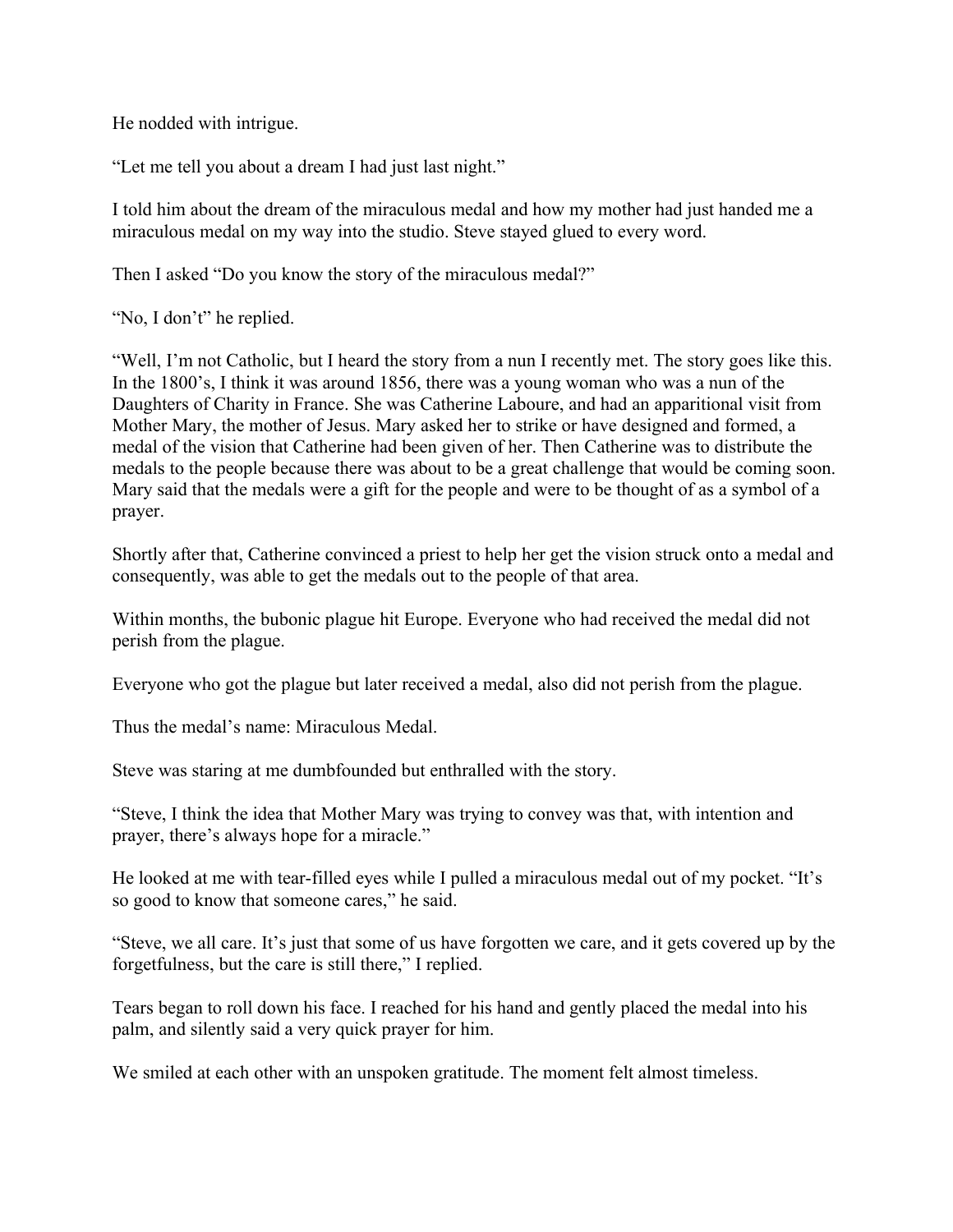It was almost time for my shift on the air to start, so we hugged and said our good byes.

I can remember taking my seat with my headphones in my hands about to go on the air, thinking how there really are no strangers in this world, and how close we all really are to one another. As I placed my headphones over my ears I could hear my producer letting me know I had fifteen seconds. I began to chuckle to myself as I noticed I wasn't as nervous as I thought I'd be.

Two days later I received a phone call from a friend of mine, Reverend Lucas. He mentioned that he had some business in Los Angeles relating to his work with the homeless and remembered that I used to live there. He thought I might be able to recommend a place for him to stay.

Reverend Lucas and I had spent a good amount of time together working with the homeless, from serving meals to offering healing services in his church. There were times when I would witness people moving beyond living on the streets, where Reverend Lucas was able to help them find steady employment and support them by having a place to stay.

As I shared some possible options for hotels in the area, Reverend Lucas asked if I might be able to go with him. He told me that my other two friends, Marylyn and Rhonda, were also going. He thought I might be able to be of some help.

As I explained that I had only just begun a new job and how I wasn't sure if I would be able to come up with the ticket money so soon, I remembered the dream I had only two days ago where I was in Los Angeles.

Then he said that Marylyn had an extra frequent flyer ticket that I could use.

There must be some reason that I need to go on this trip, I thought to myself.

How could I say no, it was too synchronistic to ignore?

"OK Reverend Lucas, just let me know the details and I'll be there."

I decided to take a Miraculous Medal with me, just in case I ended up at the ocean while we were there.

It was a beautiful sunny California day. We arrived at our hotel and were warmly greeted by a staff of helpers unloading our luggage into our rooms. Marylyn, Rhonda, and I were sharing a room together while Reverend Lucas had a room a few doors down. The first order of business was dinner, then off to work to go over our plans for the business meetings scheduled over the next couple of days.

I discovered that morning that we would be going to a meeting in Malibu at a restaurant called The Sand Castle. Even though Malibu is mostly cliffs and doesn't quite match the kind of beach I had in my dream I decided to take a Miraculous Medal with me anyway.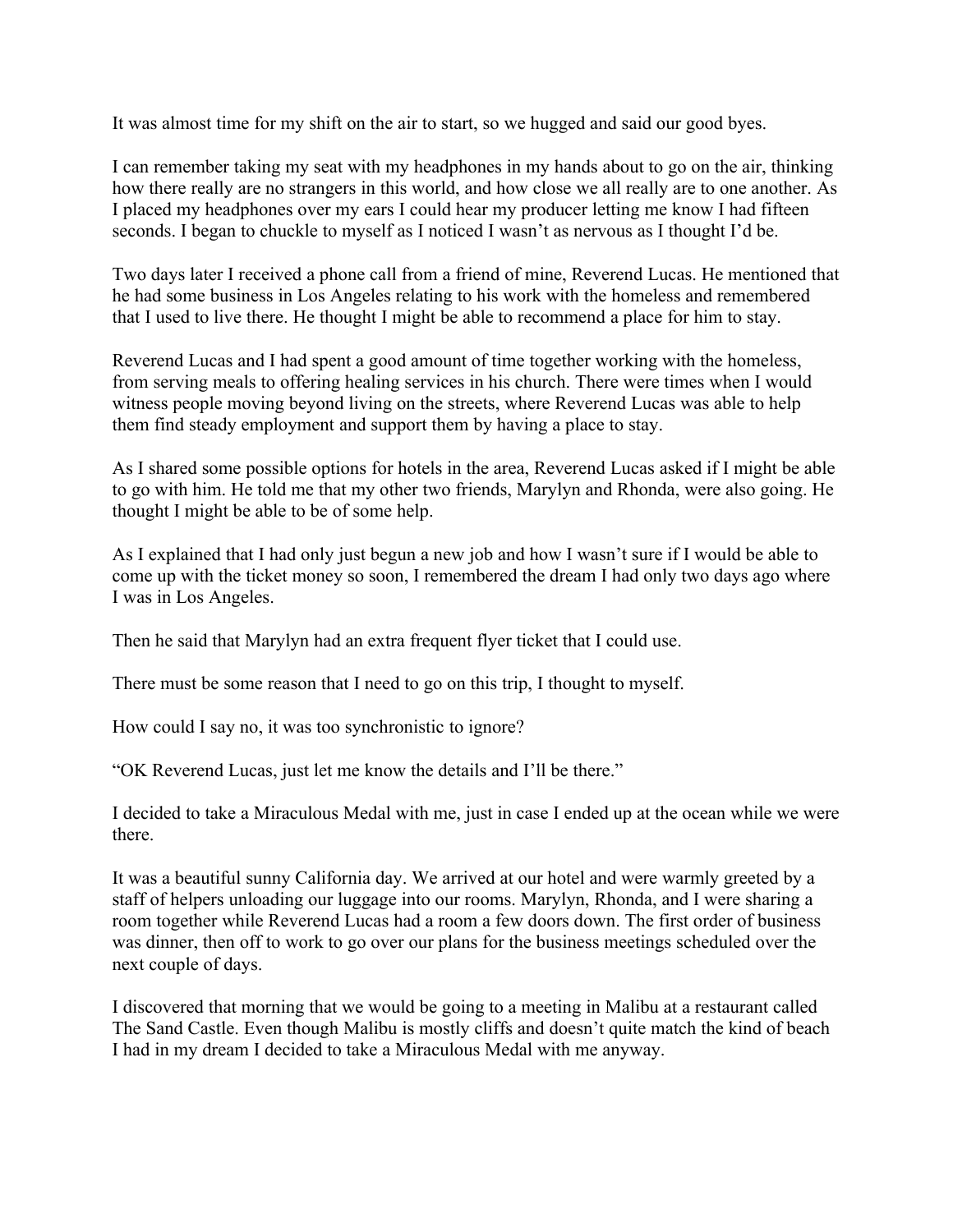We were being seated when I looked out the window ahead and saw a small strip of a white sandy beach right outside the restaurant's back door. There were people romping and having fun in full beach attire and I could see beautiful crystal blue waves rise up from the ocean. As the waitress was handing us our menus, I asked how I might be able to slip outside to the beach for a moment.

She pointed to where the back door was and said "You know it's pretty strange, this is the first time I've ever seen this many people this time of year out there on the beach."

I pulled a Miraculous Medal out of my purse and excused myself, then headed straight for the back door.

As I stepped onto the sand I realized I was so caught up in the moment of the likeness of this beach and setting to my dream that I completely forgot that I was wearing high heeled shoes and stockings.

However, it didn't matter I told myself. I had come all this way and I was going for the ocean.

As I walked toward the shoreline, it didn't even seem to phase the onlookers that I was there, dressed in business attire.

I got as close to the water as I could and stopped watching the ebb and flow of the waves. "If I get any closer, the water will wash over my shoes and stocking feet. If I don't get close enough, I don't know if the medal will reach."

I drew my hand back as far as I could, then gave a forward thrust with all my might and threw it into the water. A giant wave reached up just at that moment and snatched the medal right in mid flight. I stood in awe at the timing and then began to notice my body vibrating, like electricity moving through me from head to toe. I knew something wonderful was happening, but I didn't know what.

When we got back to Houston and I returned to work, it happened to be on the same day that Steve was working the shift before me. He only worked on weekends because he had another job during the week. I made it to work just moments before my time to go on the air and quickly raced into the studio.

Steve had already kindly plugged my headphones in and waited for my entrance. I motioned a thankful wave as I hastily positioned myself for my first on air report. A couple moments later I was finished and I looked up at Steve to thank him, then noticed something different. There was no wheel chair.

There was no wheel chair!

Steve was standing up on his own two feet next to a cane that was leaning on the wall close by.

I looked at him in astonishment. "Steve, what happened"?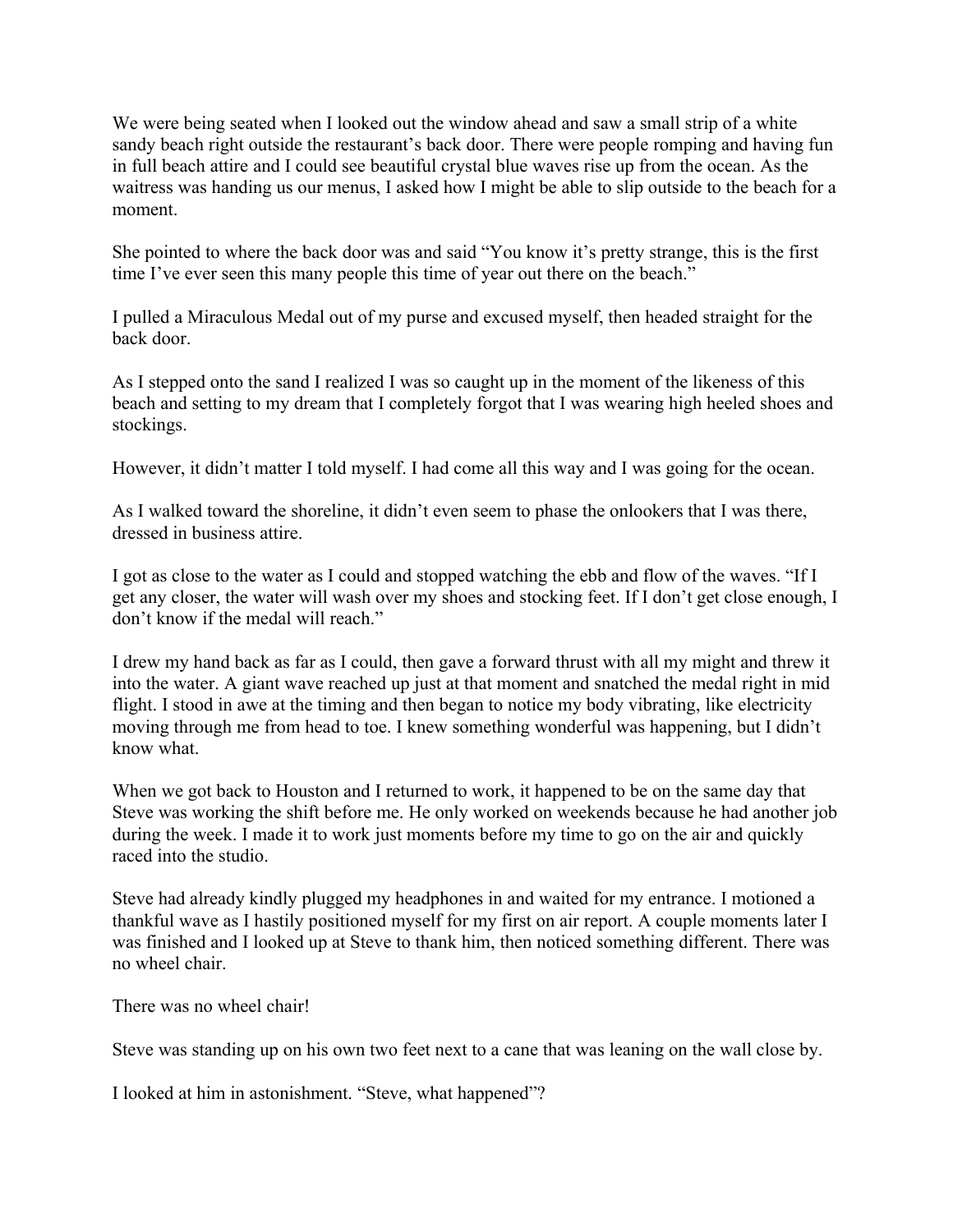He said, "I just got mad at that chair and decided to get up and walk."

"Oh my God!" I said. "That's WONDERFUL. When did this happen?"

"Just a couple of days ago" he said.

I was in absolute awe of this incredible miracle that had taken place.

He looked at me very seriously. "Who are you? After meeting you my life has changed."

"Steve, I'm you," I said. "We are all the same. We are all one. It was YOU who decided to get up out of that chair and walk, with just a mustard seed of faith."

## **Spreading the Love**

Mother Mary has come to modern day visionaries asking them to get the medals out to the people, throw them into oceans, rivers, lakes, ponds; put them under rocks, place them in school yards, etc. I have been doing this ever since I first heard about Mary's request.

The nun who first told me about the medals shared about the Association for the Miraculous Medal (http://www.amm.org/) in Perryville, Missouri. She said that I could easily order medals from them in large quantities, which I soon did.

I was very excited the day my first package of the medals arrived. As I walked in the door and sat down with my package, before I could even open it, Mother Mary made her presence known in the room. Her energy was very strong right from the start. She spoke to me in locution requesting that I open the package and place all the medals in my hands. I carefully opened the package and poured the tiny medals into my hands, all 100 of them. Once the last medal dropped into my hands from the package I eagerly waited for what was next. I could see a vision of Mary begin to appear before me as Our Lady of the Miraculous Medal. Her hands were slightly outstretched from her sides, just as she is traditionally depicted in the image on the medals. Then, there was light that began streaming from the palms of her hands all the way to the medals in my hands. There was a separate stream of light for every medal I was holding. As tears poured down my face, my heart sang for joy at the thought of everyone, and everyplace, that would receive these medals.

I have many stories that I could share about the journeys I have been on with these medals. Over the years I have had to replenish them many times due to the number of people and places I have shared them with.

A prayer always accompanies each medal when they are given to someone, along with a request for a blessing to be bestowed upon the land, water, and all who live and visit there.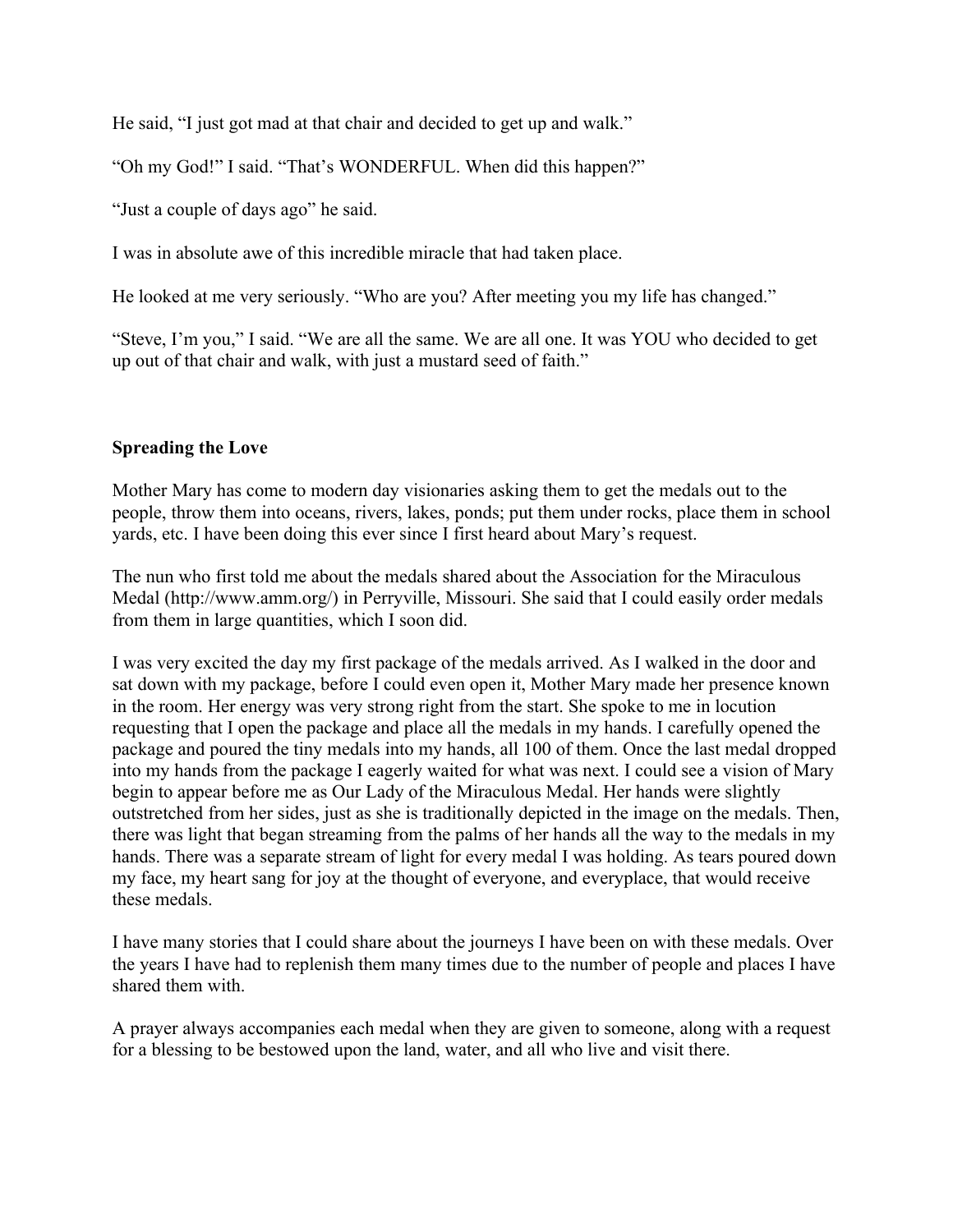On one occasion, while traveling home from the Rocky Mountain National Forest in Colorado, I had a most surprising event happen. We stopped off along side the road so that I could throw a medal into the Big Thompson River. As I stood in prayer, ready to toss the medal in, my friend pulled out his camera to take some shots. After the medal safely made its way into the water, I turned around and he quickly snapped a picture. When we later looked at the pictures, the one where I had just thrown a medal into the river had a large bright flash of light next to me. We couldn't explain how that got there when none of the pictures that had been taken in the same direction, just seconds apart, both before and after I threw a medal in the river, did not have the same flash of light. You can imagine our gratitude for having such a gift of what could possibly be Mary's presence showing up in one of the pictures. Perhaps she was letting us know all the more that she is lovingly present.

One more story that really stands out is when I was at one of my favorite little coffee places situated in a bookstore that sells both new and used books. I was ordering my tea at the counter and saying hello to Sherry, one of the lovely ladies who works there. It was a slow afternoon so we had a little time to chat with each other and got onto the subject of a fascinating synchronicity that happened earlier that day. Before long we got onto the topic of miracles. She seemed very interested in hearing about the miraculous medal when she noticed the one I was wearing. By this time the only people in the little coffee shop were Sherry, myself, and her co-worker Tom, who was nearby but not engaging in the conversation.

 I was concerned that telling the story would take up too much of Sherry's time, but she encouraged me to drop that concern and share anyway. "If someone comes in just pause while I help them and we'll get back to where we left off after I'm done serving them" she said. I took her through the whole story (the one I opened with in this chapter) about the dream I had with the miraculous medal, my mother finding a medal in a used book store, Steve leaving the wheelchair behind, the original story of how the medals came to be, etc. without having one person come into the shop during that time. Her eyes were filled with amazement and she wholeheartedly thanked me for the inspiration she felt from the story.

I reached in my purse and pulled out the little pouch where I keep miraculous medals and asked her to hold out her hand. As I placed the medal in her hand I offered a quick prayer and requested a blessing for her. The energy was buzzing so strong I could feel the electricity moving through our fingers. I looked at Tom and asked "would you like to have a medal as well"? He kindly replied "no, that's okay, I'm good." Sherry was so happy to receive her medal that she reached her arms out, gave me a big hug, and promised to put her medal in a special place.

About two months later, while back at the coffee shop, Tom was serving my tea and said "I put a little something extra on the plate for you." I gleefully thought to myself that it must be a small treat like a cookie, but when I saw a little metal looking object I curiously picked it up and saw that it was a miraculous medal. It wasn't quite like the ones that I give out to people; this one was a little larger and thicker. I surprisingly looked at Tom and said "where did this come from?" He replied "I found it on the floor the other day when I was sweeping; I asked around to see if it belonged to anyone. No one claimed it, so I saved it for you, thought you'd like it after hearing your story about the medal a while back."

As I stood holding the medal it struck me "Tom, in the story that I shared that day do you